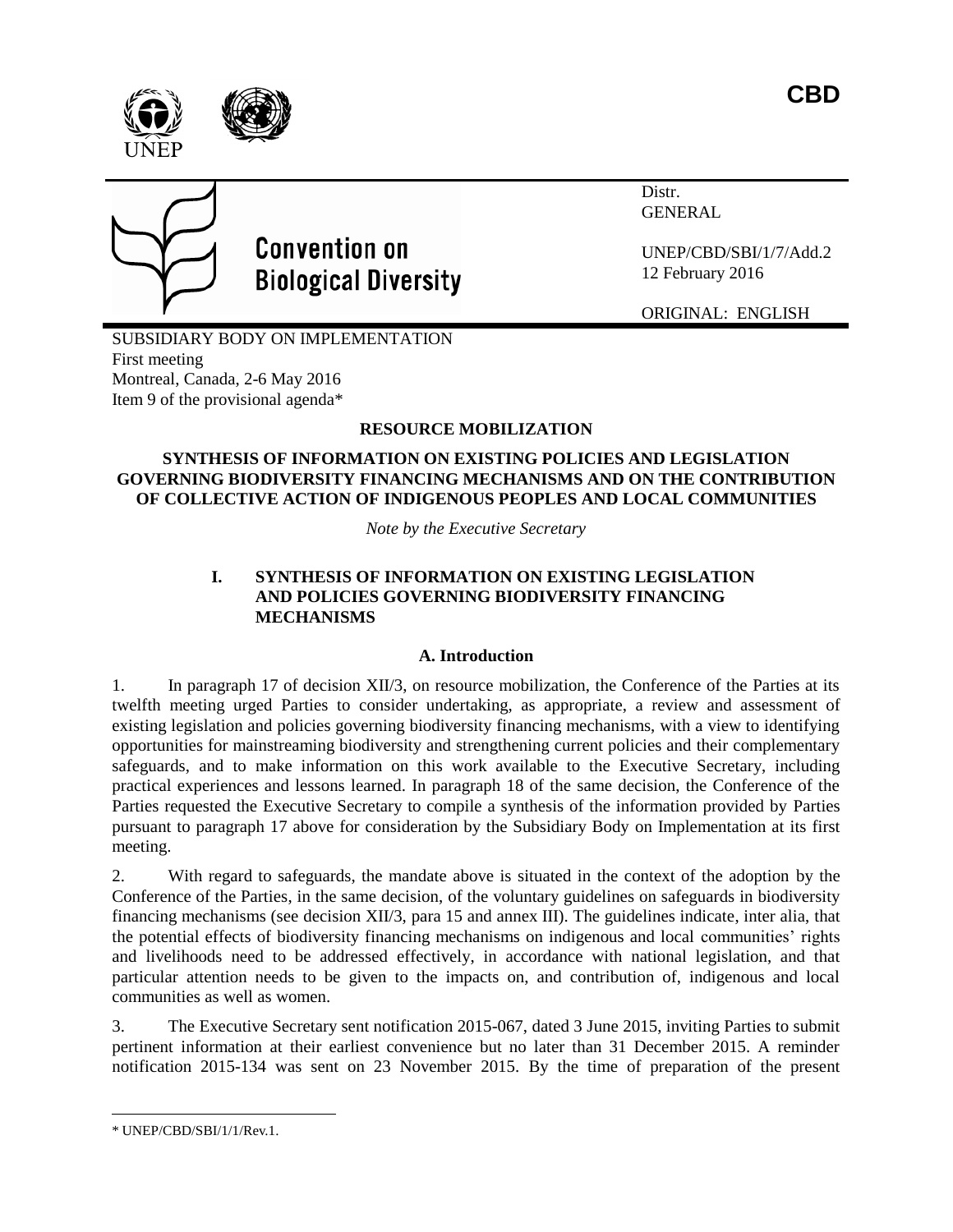#### UNEP/CBD/SBI/1/7/Add.2 Page 2

document, no submission from Parties had been received by the Executive Secretary pursuant to the invitation above.

4. In the light of this absence of submissions, the Secretariat analysed the 159 fifth national reports that were submitted by 31 December 2015 with a view to identifying and extracting information on national implementation progress that would respond to paragraph 17 of decision XII/3. A compilation of pertinent excerpts from Parties' fifth national reports is provided in UNEP/CBD/SBI/1/INF/4.

5. In addition, the Secretariat reviewed the template for the third national reports to the Cartagena Protocol on Biosafety.<sup>1</sup> While the template contains questions related to the mobilization of financial resources,<sup>2</sup> those do not ask about biodiversity financing mechanisms or the legislation and policies governing those mechanisms.

6. No reference could be found in fifth national reports that simultaneously responded to all aspects addressed by the mandate. At the same time, many Parties provide information on various individual aspects of the mandate which, when taken together, allow for the identification of some patterns and trends. However, as reports may not necessarily provide comprehensive coverage of the various aspects of the mandate, the numbers provided below may only indicate a lower bound.

7. In their national reports, Parties also report on their progress in implementing individual Aichi Biodiversity Targets. The Secretariat used this information for a global assessment of implementation progress by Aichi Biodiversity Target, which is contained in document UNEP/CBD/SBI/1/2/Add.2. Some sections of this document are also relevant to the present analysis and could be read in conjunction. In addition to information provided for Aichi Target 20, Aichi Biodiversity Target 3 on incentive measures is also relevant, among other things, because some biodiversity financing mechanisms, such as payments for ecosystem services, are also recognized as positive incentive measures, while identifying and eliminating, phasing out or reforming incentives, including subsidies, that are harmful to biodiversity can be an important element of environmental fiscal reforms, which, in turn, is one of the financing mechanisms reflected in goal 4 of the strategy for resource mobilization. In addition, given the explicit reference to safeguards, information on the implementation of Aichi Biodiversity Target 18, on traditional knowledge, innovations and practices of indigenous and local communities relevant for the conservation and sustainable use of biodiversity, could also be relevant.

# **B. Synthesis and analysis**

8. Out of the 159 national reports that were submitted and analysed by 31 December 2015, 125 Parties provided information that is relevant to at least one aspect of the mandate provided in paragraph 17 of decision XII/3. The submissions provide information on various biodiversity finance mechanisms. There is more limited information on the legislation and policies governing these mechanisms; however, approximately one quarter of reporting Parties mention that they passed legislation or adopted policies, including governmental decrees or similar tools, that would introduce or strengthen biodiversity financing mechanisms. Approximately 10 per cent of reporting Parties mention that they are in the process of developing such legislation or policies. <sup>3</sup> The reports generally do not provide more detailed information on the experiences encountered or lessons learned during the necessary policy process.

9. With regard to the review or assessment of such legislation or policies, three countries mention, in general terms, that they have undertaken, or are in the process of undertaking, such policy reviews; for instance, Sweden refers to a report, published in 2012, which contained a survey of policy instruments

l

<sup>&</sup>lt;sup>1</sup> [http://bch.cbd.int/protocol/cpb\\_natreports.shtml.](http://bch.cbd.int/protocol/cpb_natreports.shtml)

 $2$  Question 17 enquires about mechanisms for the budgetary allocation of funds for the operation of the national biosafety framework, and question 203 enquires about the additional mobilization of financial resources.

<sup>&</sup>lt;sup>3</sup> Depending on the date of submission of the individual national report, such information may no longer be up-to-date, implying that the number of countries that passed legislation or adopted policies in the meantime could be higher.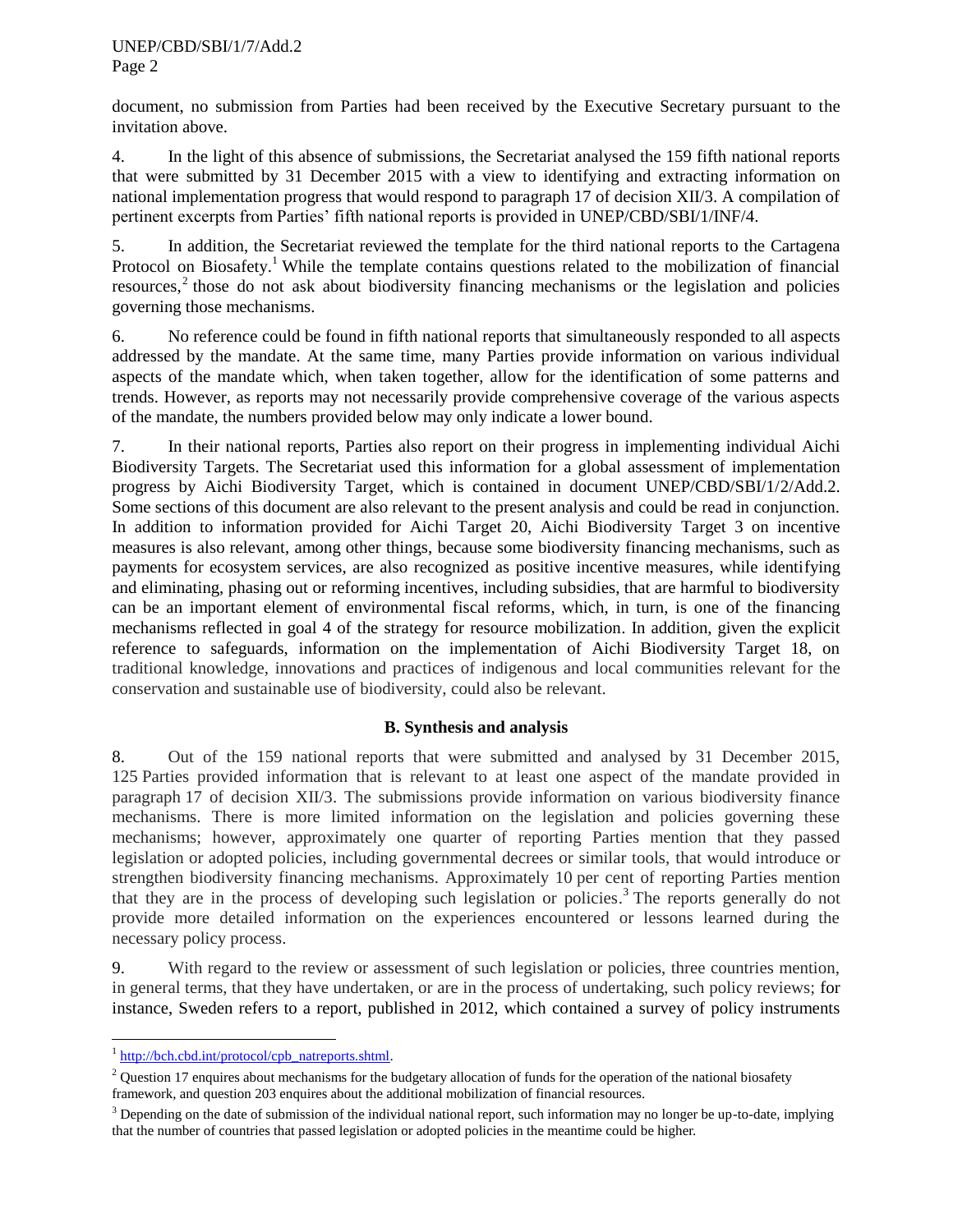for achieving Sweden's environmental quality objectives. In the context of implementing Aichi Biodiversity Target 3 on incentive measures, slightly over 10 per cent of reporting Parties mention reviews or assessments that seek to identify incentives, including subsidies, that are harmful for biodiversity. Out of these, only four indicate that these reviews or assessments were completed, while three countries and the European Union indicate that such reviews or assessments are under way and an additional six countries indicate that such reviews or assessments are planned. Two countries refer in this context to the use of strategic environmental assessments.

10. In the context of the study undertaken in the European Union, Croatia explained that it is one of the 12 European Union countries that participate and that the results of this study are expected to contribute to the evaluation of incentives and subsidies that are harmful to biodiversity.

11. Approximately 15 per cent of reporting Parties pointed to examples of specific policies or programmes that were identified as, or are suspected of, generating incentives that are harmful for biodiversity, while approximately 10 per cent of reporting Parties pointed to individual measures generating harmful incentives that were addressed (i.e., eliminated, phased out or reformed):

(a) Argentina pointed to progress in the reformulation of harmful subsidies to biodiversity in its law on "Investments in Forestry" which grants financial support and tax benefits, among other things, for the enhancement of degraded native forests;

(b) Bangladesh noted that subsidies for chemical fertilizer had been reduced, while positive incentives had been put in place to reduce the price of non-urea fertilizer;

(c) Colombia referred to a series of taxes being put in place in order to discourage harmful activities;

(d) Costa Rica referred to its reform of forestry incentives by introducing a payment scheme for ecosystem services;

(e) Croatia referred to its reform of agricultural support, which is now linked with environmentally friendly agricultural practice rather than overall agricultural production, which favoured intensive rather than sustainable agriculture;

(f) Cyprus pointed to its focus on "greening" of agriculture concerning consideration of the nature, protection of habitats and species that depend on agriculture practices;

(g) Denmark pointed to abolishment of subsidies for draining under agricultural grant schemes, and for draining and building roads in woodlands under the woodland improvement scheme;

(h) The European Union pointed to its reforms of the common agricultural and fisheries policies that aim at reducing support that has a negative environmental impact, while rewarding practices that deliver public goods, including biodiversity;

(i) France pointed to its elimination of preferential tax rates on pesticides, as well as its reforms on water tariffs, regulations in rental properties, and the annual dues on pleasure boats;

(j) India referred to its reform of fertilizer subsidies, which is aimed at discouraging the use of more harmful urea-based fertilizer;

(k) Pakistan referred to its elimination of the electricity subsidy for farm tube wells, which was a major cause of groundwater depletion;

(l) Saudi Arabia noted it has been making progress in reorganizing some of its agricultural support mechanisms, as there has been a reduction in the amount of agricultural subsidies granted in the past 11 years;

(m) Switzerland noted that there had been progress in phasing out or reforming incentives harmful to biodiversity in the agricultural sector, such as the phase-out of direct payments for husbandry,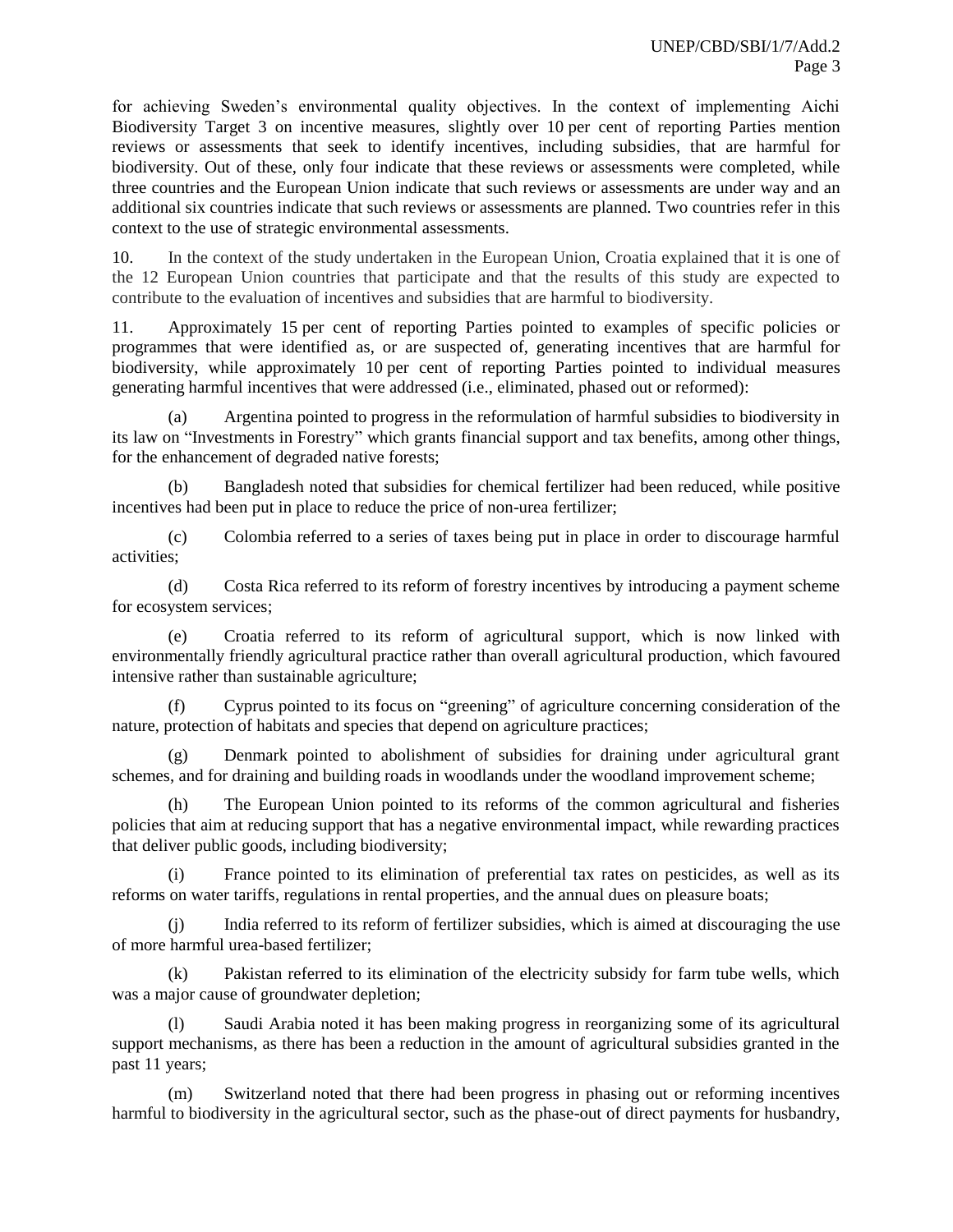#### UNEP/CBD/SBI/1/7/Add.2

Page 4

while acknowledging that the current tax and incentive system may affect climate, air and noise as well as soil and biodiversity;

(n) Thailand referred to its preliminary policy of eradicating incentives and subsidies, by concentrating on production cost reduction, with regard to rubber and rice price subsidies;

(o) Uruguay referred to its 2005 reform of the forestry law, which eliminated certain support measures.

12. Addressing harmful incentives may be a necessary but not a sufficient measure for improving biodiversity, as was noted by New Zealand. Its national report explains that the country's agriculture is market-driven and has operated without direct subsidies or price or income support for nearly 30 years. Nor are there direct subsidies for the fishing industry or commercial forest management. While subsidy reform initially had a positive impact on biodiversity, with the intensification of agriculture, especially dairy farming, in recent years, pollution and biodiversity concerns have renewed.

13. At its twelfth meeting, the Conference of the Parties, in its decision XII/3 on resource mobilization, adopted milestones for the full implementation of Aichi Biodiversity 3 (see decision XII/3, para. 21 and annex I). One of the milestones, to be achieved by 2016, calls for the finalization of national analytical studies that identify harmful incentives that are candidates for elimination, phase-out or reform of incentives, including subsidies, that are harmful for biodiversity, and that identify opportunities to promote the design and implementation of positive incentive measures. Another milestone calls for development of immediate policy or legislative action, by 2016, in cases where harmful incentives that are candidates for elimination, phase-out or reform are already known, in the form of their elimination or initiation of their phase-out or their reform. In the light of these milestones, and with due regard to the potential of Aichi Biodiversity Target 3 to mobilize resources for biodiversity, as reflected by the Conference of the Parties in decision XI/4, paragraph 8, while recognizing that the milestones were adopted as a flexible framework, the numbers above do not seem to represent satisfactory progress.

<span id="page-3-0"></span>14. The development and inclusion, by 2015, of a national target reflecting Aichi Biodiversity Target 3 in revised national biodiversity strategies and the inclusion of pertinent action items in revised national biodiversity action plans is another milestone adopted by the twelfth meeting of the Conference of the Parties. However, according to the analysis of the contribution of national targets established by Parties and progress towards the Aichi Biodiversity Targets (see document UNEP/CBD/SBI/1/2/Add.2), almost half of the 59 revised NBSAPs received by 31 December 2015 do not contain a national target or commitment related to Aichi Biodiversity Target 3, while approximately 40 per cent more contain a related target with a lower level of ambition or which does not address all of the elements contained in the Aichi Target. This seems to corroborate the assessment in paragraph [14](#page-3-0) above.

15. As regards the implementation of specific biodiversity financing mechanisms, while only very few reporting Parties (less than 5 per cent) mention environmental fiscal reform, a significant larger amount refer to measures that may arguably be part of environmental fiscal reform, such as the elimination, phase-out or reform of incentives, including subsidies that are harmful for biodiversity, which, as indicated above, is mentioned by approximately 10 per cent, or the application of fiscal measures, such as green taxes or tax breaks for beneficial activities, mentioned by 15 per cent.

16. Less than 10 per cent of reporting Parties explicitly refer to the introduction or strengthening of payments schemes for ecosystem services, while approximately 5 per cent of reporting Parties refer to conservation offsets, including conservation banking. However, a significantly larger amount of reporting Parties (close to 40 per cent) refer to the introduction or strengthening of positive incentive measures which may involve similar concepts, such as in the case of agri-environmental payments. In this context, nine member countries of the European Union as well as the European Union itself referred to the strengthening of incentive measures for biodiversity in the context of the common agriculture policy and the common fisheries policy, and associated reforms.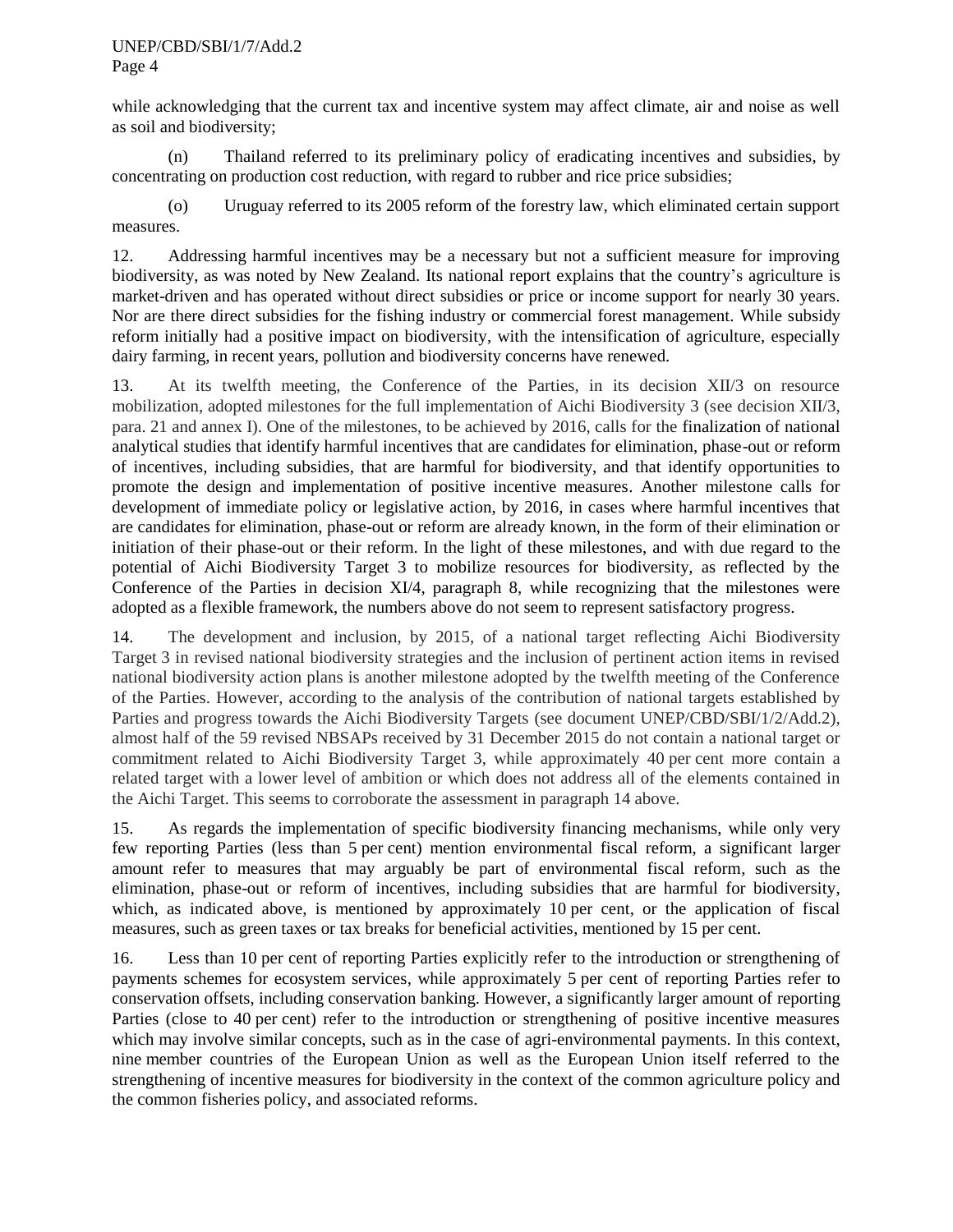17. Approximately 10 per cent of reporting countries refer to the greening of markets or to the establishment of business partnerships, possibly in the context of sector-specific programmes, for instance on tourism (see paras. [19](#page-4-0) and [20](#page-4-1) below). In the light of the potentially important role financial institutions could play for resource mobilization for biodiversity, one Party (Brazil) explicitly refers to engagement with the financial sector in form of a Green Protocol (Protocolo Verde) to internalize environmental sustainability criteria within the public banking system.

18. Approximately 10 per cent of submissions refer to the strengthening of funds or the establishment of new funds, involving sometimes an interesting range of funding arrangements, mechanisms and sources. For instance, Namibia refers to the establishment of the Game Products Trust Fund (GPTF), with an annual average of N\$8 million disbursed during the period 2010-2013, and explains that the main sources of income for the GPTF were: (a) entrance fees to national parks; (b) ivory sales; (c) live export head levies; (d) hunting concessions; (e) live game auctions; and (f) the trophy hunting of problem animals.

<span id="page-4-0"></span>19. As regards mainstreaming biodiversity in the context of financing mechanisms, six developed countries pointed to programmatic strengthening of biodiversity in their development cooperation activities and associated international development finance, while six countries referred to strengthening biodiversity consideration in climate change financing, such as under REDD+. In terms of mainstreaming biodiversity into economic sectors, references to policies, programmes or measures aimed at agriculture and forestry take the lead with close to 20 per cent of submissions referring in both cases, while other sectors, such as fisheries, energy, or tourism, feature less prominently.

<span id="page-4-1"></span>20. As regards the strengthening of safeguards in the context of biodiversity financing mechanisms, only one country (Armenia) makes an explicit reference to safeguards in this context, referring to safeguarding prerequisites for establishment of community-managed specially protected nature areas, while only two countries refer to women. However, a significant number of Parties refer to policies, programmes or measures for which consideration of the effects on indigenous and local communities' rights and livelihoods, as called for by the guidelines on safeguards in biodiversity financing mechanisms adopted by the Conference of the Parties at its twelfth meeting, would seem to be of particular importance. In particular, a quarter of reporting countries referred to community involvement in biodiversity management and to the introduction or strengthening of associated positive incentives, for instance arrangements for sharing tourism revenues, such as in the context of community-based natural resource management (CBNRM), the joint management of protected areas, or the establishment and formal recognition of community protected areas.<sup>4</sup> Approximately 5 per cent of reporting countries mentioned strengthening the rights of indigenous peoples and local communities in the context of legislation, policies, or measures aiming at the fair and equitable sharing of the benefits arising out of the utilization of genetic resources.

21. As a concrete example, Argentina indicates that it enacted Law 26,331 on Minimum Standards for Environmental Protection of Native Forests, under which funds are transferred to the owners of native forests for preservation, prioritizing farmers and indigenous people living in and from the forest. This progress has been made possible by a 700 per cent increase in the budget of the Administration of National Parks.

22. It is noteworthy, however, that progress is not in all cases linear and that the effects of community-based approaches on indigenous and local communities' rights and livelihoods are not automatically positive. The case mentioned by Botswana is instructive: in analysing the trend in revenues to community-based organizations (CBOs) engaged in natural resources management, the country observes that CBO revenues grew rapidly from around BWP 1 million in 1997 to over BWP 20 million in 2008. Since 2008, however, revenues have declined, particularly in real terms. The report notes that this decline seems to coincide with the implementation of the 2007 CBNRM Policy, which was meant to

 4 See also paragraph 29 of decision XII/3.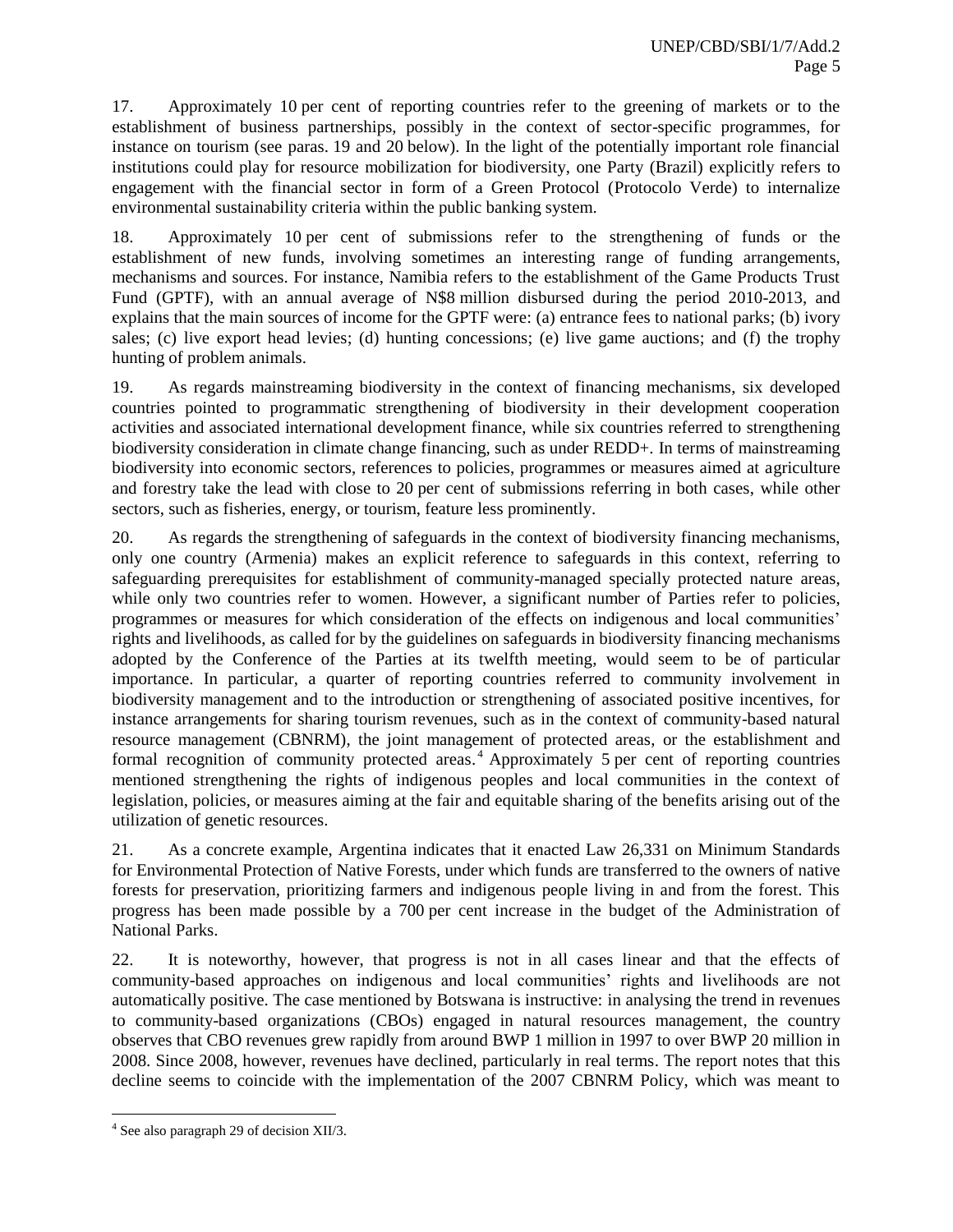UNEP/CBD/SBI/1/7/Add.2 Page 6

actually support and grow CBOs and rural livelihoods. However, the report concludes that this has not happened, and it is suspected that this is possibly due to the fact that the fund introduced as a result of the policy has discouraged CBOs from further development and expansion.

#### **C. Suggested way forward**

23. In the light of the analysis above, the following conclusions could be drawn and were reflected in the draft recommendation for consideration by the Subsidiary Body, as presented in document UNEP/CBD/SBI/1/7:

(a) While some progress is being made towards implementation of Aichi Target 3 and the application of the associated milestones adopted by the Conference of the Parties at its twelfth meeting, it seems that more could be done. Accordingly, the Subsidiary Body may wish to recommend recalling the milestones and the importance of their application. The Subsidiary Body may also wish to recommend supportive activities to be undertaken by the Executive Secretary, in cooperation with relevant international organizations and initiatives, and with input provided by Parties;

(b) There is relatively little pertinent information provided on markets for green products and business-biodiversity partnerships, in particular, despite its potentially important role for resource mobilization for biodiversity, on engaging the financial sector. The Subsidiary Body may wish to recommend strengthening this particular aspect through its work on business engagement;

(c) Despite a multitude of references to approaches, such as CBNRM, which showcase that many countries seek to engage and further incentivize indigenous peoples and local communities in achieving biodiversity conservation and sustainable use, there is little information, including good practices or lessons learned, provided on how the application of safeguards can ensure that the potential effects of biodiversity financing mechanisms on indigenous and local communities' rights and livelihoods are effectively addressed. At the same time, existing evidence seems to indicate that related experiences are not always positive. The Subsidiary Body may therefore wish to recommend pursuing and further strengthening this work, using existing work streams, such as the implementation of the Plan of Action on Customary Sustainable Use endorsed by the Conference of the Parties at its twelfth meeting (decision XII/12 B, paragraph 1 and annex).

## **II. SYNTHESIS OF INFORMATION ON THE CONTRIBUTION OF COLLECTIVE ACTION OF INDIGENOUS PEOPLES AND LOCAL COMMUNITIES**

#### **A. Introduction**

24. In paragraph 29 of decision XII/3, the Conference of the Parties recognized, in the financial reporting framework, the role of collective action, including by indigenous and local communities, and non-market-based approaches for mobilizing resources for achieving the objectives of the Convention, including approaches such as community-based natural resource management, shared governance or joint management of protected areas, or through indigenous and community conserved territories and areas, and resolved to include activities that encourage and support such approaches into reporting under the Convention. Furthermore, in paragraph 30 (c) of the same decision, the Conference of the Parties invited Parties, other Governments, and relevant stakeholder organizations to consider providing, through the Financial Reporting Framework and other means, information on the contribution of collective action to biodiversity conservation, including on experiences and lessons learned in applying pertinent methodologies.

25. In paragraph 31 of the same decision, the Conference of the Parties requested the Executive Secretary to facilitate the exchange of views and experiences on collective action of indigenous and local communities, and make this information available through the clearing-house mechanism of the Convention and to the Subsidiary Body on Implementation at its first meeting for its consideration for update and provision of relevant guidelines.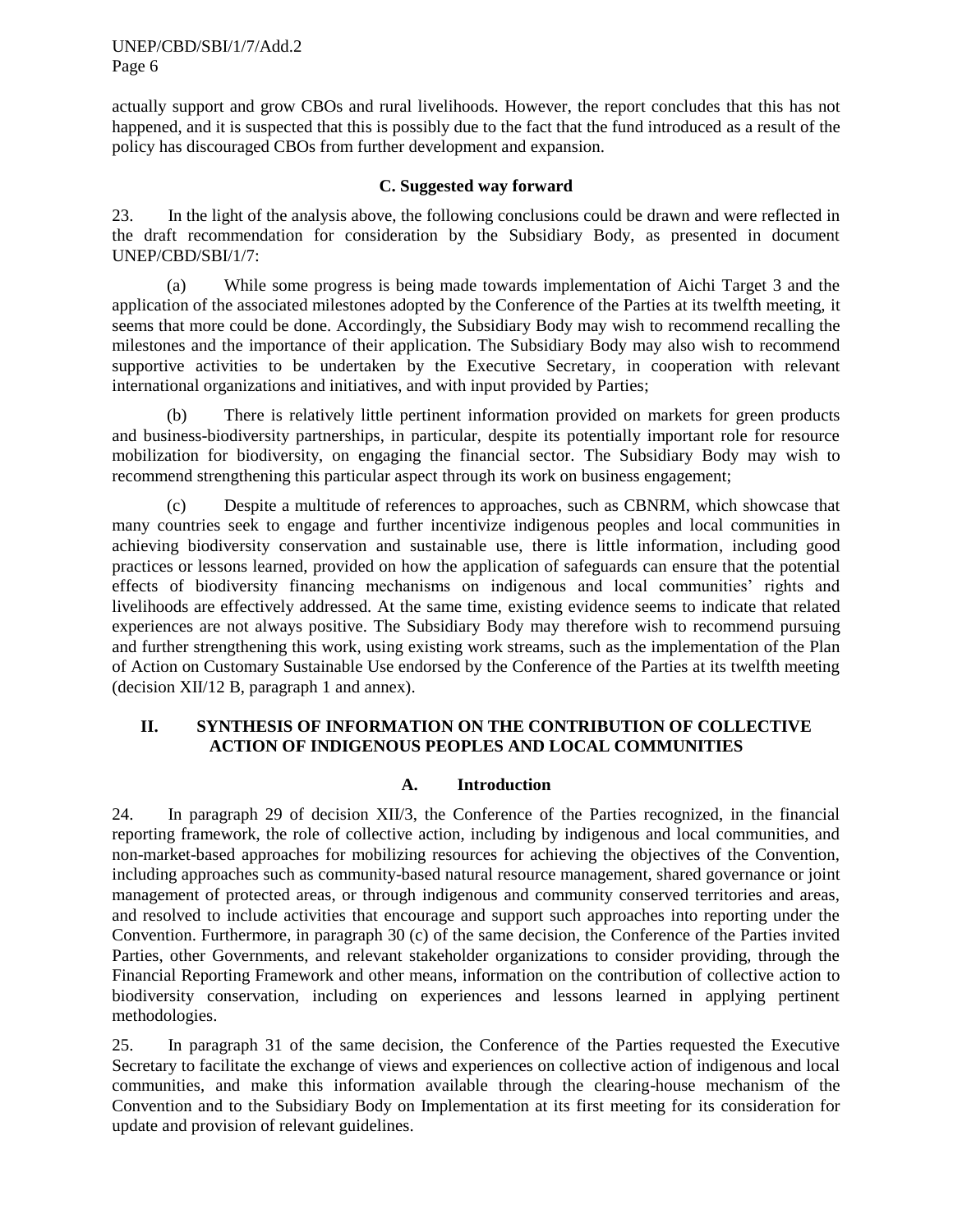26. Pursuant to this request, the Executive Secretary and SwedBio at Stockholm Resilience Centre co-organized the Dialogue Workshop on Assessment of Collective Action of Indigenous Peoples and Local Communities in Biodiversity Conservation and Resource Mobilization, held in Panajachel, Guatemala, from 11 to 13 June 2015 with financial support provided by the European Union and the Swedish International Development Cooperation Agency through SwedBio. A total of 78 governmentnominated participants from over 30 countries took part in the dialogue workshop, including representatives of indigenous peoples, academics, government representatives and policy-makers, and members of civil society organizations.<sup>5</sup>

27. The workshop was organized in conjunction with the International Training Workshop on Community–Based Monitoring, Indicators on Traditional Knowledge and Customary Sustainable Use and Community Protocols within the Strategic Plan for Biodiversity 2011- 2020, which was financed by the Governments of Guatemala and Japan. A dedicated website was established to inform the deliberations of participants of prior information received [\(http://www.cbd.int/financial/collectiveworkshop.shtml\)](http://www.cbd.int/financial/collectiveworkshop.shtml).

28. In order to provide such prior substantial input to the workshop, the Executive Secretary sent notification 2015/043 dated 16 April 2015 inviting the submission of information on the contribution of collective action to biodiversity conservation, including on experiences and lessons learned in applying pertinent methodologies. Submissions were received from Australia, Canada, Colombia, Nepal and Timor-Leste, as well as the Food and Agriculture Organization of the United Nations and the Indigenous Peoples' and Community Conserved Territories and Areas (ICCA) Consortium, were made available at <http://www.cbd.int/financial/collectiveaction.shtml> and brought to the attention of the dialogue workshop.

29. The Secretariat also organized an Online Forum on Collective Action of Indigenous Peoples and Local Communities, which took place from 1 to 15 May 2015 (see <http://www.cbd.int/financial/forumtk.shtml> ). Fifty-two additional information items were generated from the online forum and were made available to the workshop under the dedicated website mentioned above.

30. The remainder of this section provides a synthesis of the key outcomes of the workshop, based on its final report, which was prepared under the aegis of the co-chairs of the workshop, Ms. Maria Schultz (SwedBio) and Mr. Edgar Selvin Pérez (Asociación Sotz´il). The full report is made available as an information document (UNEP/CBD/SBI/1/INF/6).

## **B. Synthesis of key outcomes**

31. Reflecting the mandate of decision XII/3 above, the workshop sought to enhance the visualization, understanding and recognition of the value of collective action and, in particular, to identify concrete ways to describe and measure collective action. The dialogue sought to enhance understanding among participants and contribute to further work in crafting useful models for assessment of collective action.

32. The workshop participants shared and discussed various methodologies and conceptual frameworks to (a) document and evaluate the contribution of collective action; (b) to take into account the needs, values and perspectives of different actors, including indigenous peoples and local communities, governments and academics; (c) to create a link with ongoing efforts to connect diverse knowledge systems, among others, through a Multiple Evidence Base approach based on equity and reciprocity, in order to create outcomes that are legitimate, credible and useful for all actors involved; and (d) to share experiences and lessons learned in applying such methodologies, exploring possibilities for better responses and adaptations to information needs.

l

<sup>&</sup>lt;sup>5</sup> See notification 2015-030 of 10 March 2015 inviting nominations for this workshop and notification 2015-046 of 27 April 2015 communicating the list of selected experts.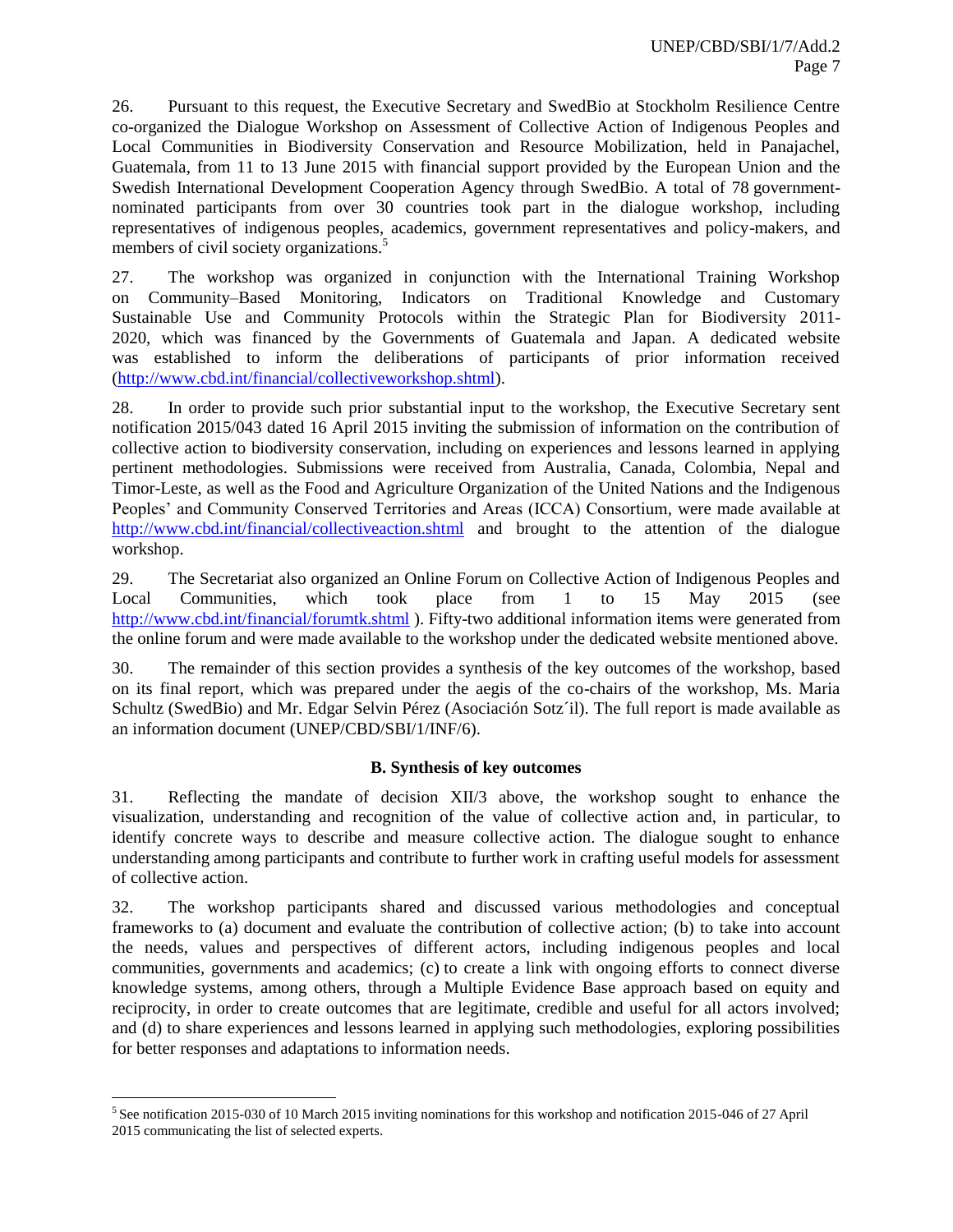33. *Concept and scope.* The workshop conceptualized collective action as "two or more people working cooperatively together towards a specific common goal". Indigenous peoples and local communities affirmed that the concept of collective action is at the heart of their livelihoods, and that is an important contribution to conservation and sustainable use of biodiversity, framed in their own cultures and worldviews.

34. Participants noted that collective action can contribute to the achievement of all the Aichi Targets. As a consequence, collective action ought to be addressed and visualized under all Targets as embedded in the bundle of contributions towards their achievement. Many tangible examples of collective action were presented, from all continents, ranging from very local to large regional levels, spanning centuries in time, and with different degrees of collectiveness.

35. *Multiplicity of values.* It was stressed that multiple values need to be recognized in assessing collective action. In some cases the benefits of collective action can be reported in monetary terms, provided that it results in sustainable use of biodiversity, but in most cases they will need to be reported as non-monetary contributions. It was stressed by many participants that sociocultural values cannot be measured adequately through monetary valuation, since they are conceived within a specific cultural framework. This constitutes a unique perspective on values, through the many social roles and socialbiological relationships that are specific for each territory and knowledge system.

36. *Role of traditional knowledge.* In this context, it was also underlined that traditional knowledge can provide an important contribution on an equal level to scientific knowledge in decision-making and reporting processes, and that this implies that the many ways of holding and transmitting traditional knowledge need to be included and recognized on equal terms, in particular when reporting on collective action by indigenous peoples and local communities as it relates to their contribution to the conservation of biodiversity.

37. *Methodologies for measuring and aggregating data*. Many useful examples, experiences, and methods were shared during the dialogue that show how valuation, measurement and aggregation of data for reporting of collective action can be undertaken in specific cases or countries:

(a) The Multiple Evidence Base approach sets out a process of knowledge mobilization that can bring together scientific and traditional knowledge systems, in order to co-formulate problem issues and responses. This approach is now being applied in various "bottom-up" contexts; for example in ecocultural mapping activities;

(b) Community Based Monitoring and Information Systems (CBMIS) is a bundle of methods, developed by local communities based on their own monitoring needs, which is used for monitoring the indicators for traditional knowledge under the Convention;

(c) The Indigenous and Community Conserved Areas (ICCA) Consortium has many tools and methods for capturing the contribution of collective action, such as participatory mapping and GIS, video and photo stories, biocultural community protocols, and toolkits for environmental monitoring and assessment of threats to their indigenous and community conserved areas.

38. Top-down methods present particular methodological and ethical challenges, such as regarding prior informed consent. They also risk failing to capture important local considerations. In this context, reference was made to hybrid approaches, where knowledge from local monitoring is aggregated into larger-scale information.

39. *Reporting collective action in the financial reporting framework.* The workshop noted that both quantitative and qualitative measures can be used as indicators for reporting collective action in the financial reporting framework: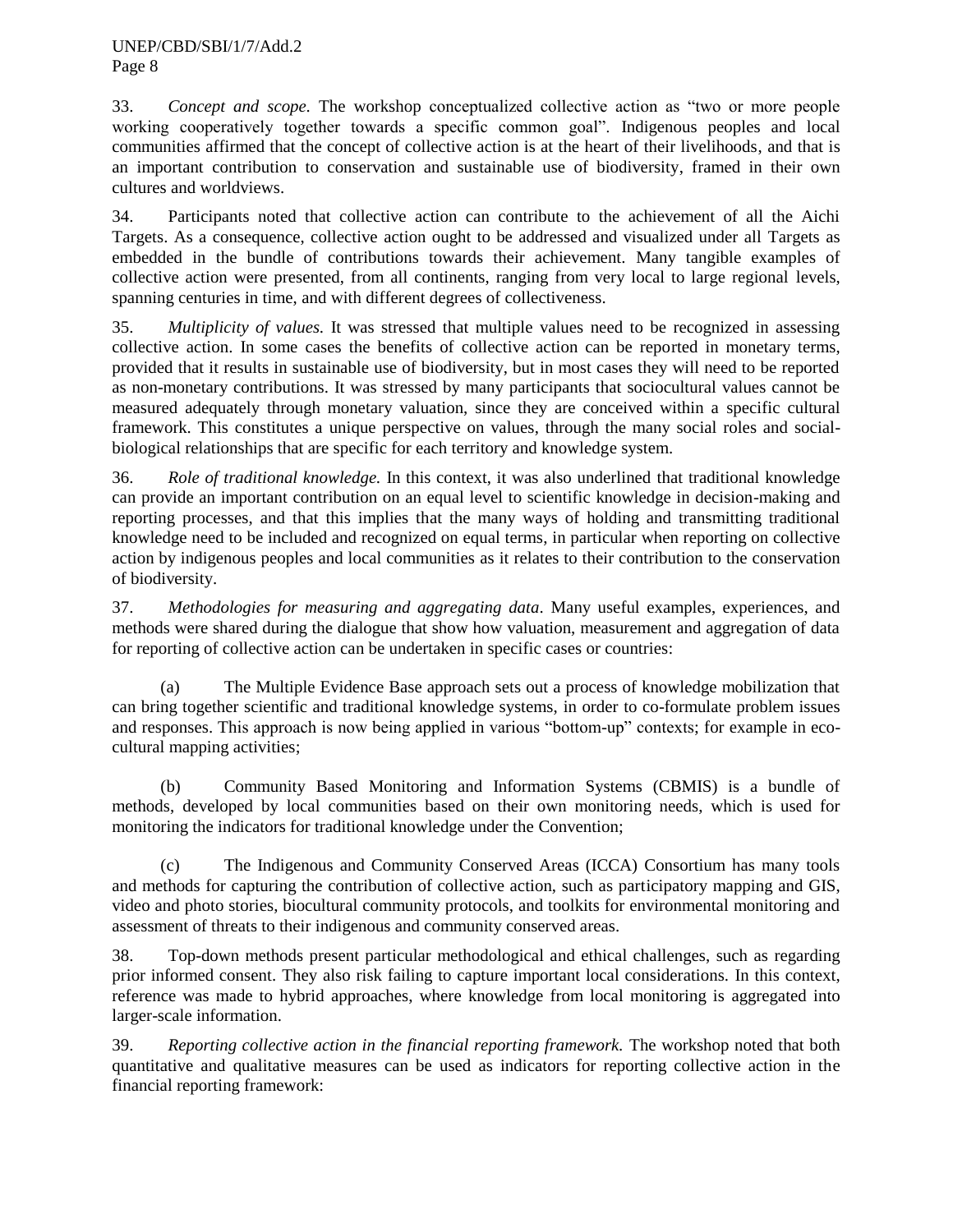(a) A framework that has been suggested and recognized in decision XII/3 is the "Conceptual and Methodological Framework for Evaluating the Contribution of Collective Action to Biodiversity Conservation" developed by the Government of Bolivia with the support of the Amazon Cooperation Treaty Organization (ACTO). It proposes a three-module approach, linking geospatial modelling, institutional analysis and ecological assessment.<sup>6</sup> Discussion should continue about this approach, while it was also stressed that other frameworks can also be used;

(b) It was discussed that aggregated reporting could be based on resources. When the sustainable use of biodiversity has a monetary dimension, aggregated reporting could be based on this value. Other examples mentioned were the time invested or the numbers of people involved in collective action, and the investments and benefits from innovations made by indigenous peoples and local communities in the use and good management of genetic resources, such as seeds, associated with traditional knowledge;

(c) Participants also said that aggregated reporting could be based on assessments of the effects of collective action in the natural environment, for example the extent of areas under customary sustainable use and conservation, the biodiversity elements of these areas, and status and trends of restoration projects and traditional management of forest and aquatic systems including their ecosystem services and functions. These indicators and measurement processes can be based on a wide range of tools.

(d) Participants also noted that reporting could be based on metrics relating to process, such as trends in practice on community based monitoring and information systems, or the existence and implementation of regulations or policies relating to conservation and sustainable use of biodiversity.

40. *Process orientation.* Participants noted that multiple values and units and "process-oriented" assessments are essential for reporting collective action. How assessments of collective action are made was felt to be as important as what the assessments are expected to visualize and verify in reporting.

41. Indigenous peoples and local communities need to be involved in equal, transparent and useful ways in the process of developing assessment methods, as well as the processes of measuring and assessing of collective action. Participants noted that in some countries, there are still gaps in the recognition of the rights of indigenous peoples and local communities.

42. *Methodological pluralism and complementarity.* It can be difficult to assess the relationships between the different kinds of possible measures, and it should not be assumed that a robust and universal equivalence between the monetary and non-monetary measures exists. Qualitative and quantitative data are complementary sources of information, and both should be used.

43. Participants expressed concern that simplistic reporting would fail to disaggregate the many aspects that affect costs, benefits and the diverse values of collective action to indigenous peoples and local communities, and society as whole. There is no "universal guideline" on how to address or monitor the important non-monetary issues that most participants view as essential for biodiversity conservation and sustainable use, including worldviews and systems of indigenous peoples and local communities assigning their own form of non-monetary value.

44. Many participants stressed that more time is needed for the process of including collective action, in particular in the resource mobilization framework, and for analysis of its contribution to Aichi Targets. There were concerns expressed that haste in this process might bring risks for inadequate monetization and misleading financial estimates. Bridging methodologies should be developed which would bring together data on larger scales with bottom-up assessments that transmit significant aspects of the local cultural contexts and worldviews.

 $\overline{a}$ 6 See UNEP/CBD/COP/12/INF/7.